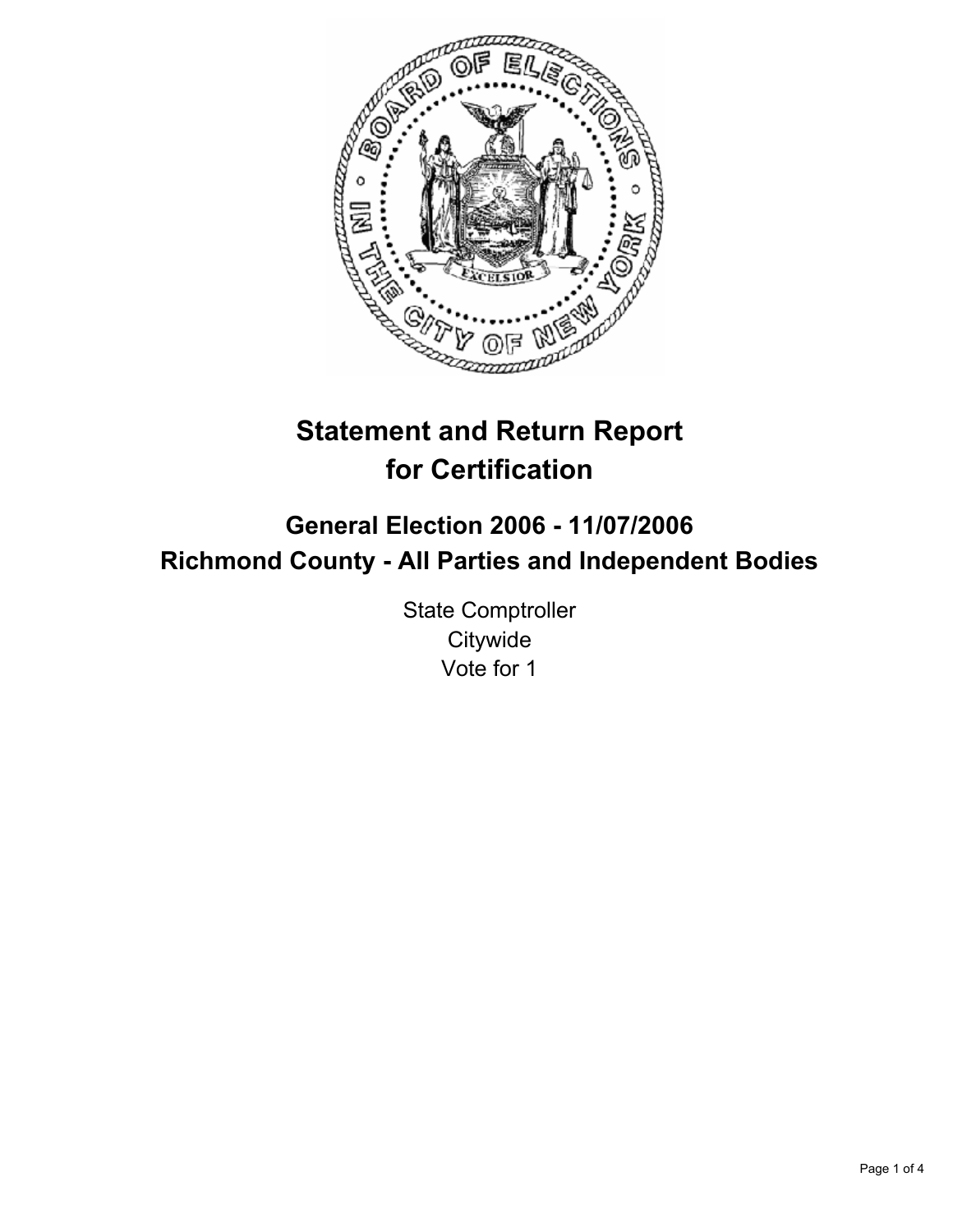

#### **Assembly District 60**

| <b>PUBLIC COUNTER</b>                  | 14,691         |
|----------------------------------------|----------------|
| <b>EMERGENCY</b>                       | 0              |
| ABSENTEE/MILITARY                      | 594            |
| <b>AFFIDAVIT</b>                       | 156            |
| <b>Total Ballots</b>                   | 15,467         |
| J CHRISTOPHER CALLAGHAN (REPUBLICAN)   | 5,314          |
| ALAN G HEVESI (DEMOCRATIC)             | 6,032          |
| ALAN G HEVESI (INDEPENDENCE)           | 377            |
| J CHRISTOPHER CALLAGHAN (CONSERVATIVE) | 811            |
| ALAN G HEVESI (WORKING FAMILIES)       | 344            |
| JULIA WILLEBRAND (GREEN)               | 170            |
| JOHN J CAIN (LIBERTARIAN)              | 109            |
| WILLIE COTTON (SOCIALIST WORKERS)      | 36             |
| FRED CERVLLO (WRITE-IN)                | 1              |
| MICHAEL J CRONMILLER (WRITE-IN)        | $\overline{2}$ |
| MICHAEL J. CRONMILLER (WRITE-IN)       | 7              |
| MICKEY MOUSE (WRITE-IN)                | 1              |
| PATRICK LENIHAN (WRITE-IN)             |                |
| STEPHEN KERRICK (WRITE-IN)             | 1              |
| TWEETY (WRITE-IN)                      |                |
| <b>Total Votes</b>                     | 13,207         |
| Unrecorded                             | 2.260          |

#### **Assembly District 61**

| <b>EMERGENCY</b><br>ABSENTEE/MILITARY<br>665<br><b>AFFIDAVIT</b><br>393<br>23,112<br><b>Total Ballots</b><br>J CHRISTOPHER CALLAGHAN (REPUBLICAN)<br>5,046<br>ALAN G HEVESI (DEMOCRATIC)<br>11,534<br>ALAN G HEVESI (INDEPENDENCE)<br>677 |
|-------------------------------------------------------------------------------------------------------------------------------------------------------------------------------------------------------------------------------------------|
|                                                                                                                                                                                                                                           |
|                                                                                                                                                                                                                                           |
|                                                                                                                                                                                                                                           |
|                                                                                                                                                                                                                                           |
|                                                                                                                                                                                                                                           |
|                                                                                                                                                                                                                                           |
|                                                                                                                                                                                                                                           |
| J CHRISTOPHER CALLAGHAN (CONSERVATIVE)<br>933                                                                                                                                                                                             |
| ALAN G HEVESI (WORKING FAMILIES)<br>797                                                                                                                                                                                                   |
| JULIA WILLEBRAND (GREEN)<br>466                                                                                                                                                                                                           |
| JOHN J CAIN (LIBERTARIAN)<br>163                                                                                                                                                                                                          |
| WILLIE COTTON (SOCIALIST WORKERS)<br>90                                                                                                                                                                                                   |
| ANGELA THOMAS (WRITE-IN)<br>1                                                                                                                                                                                                             |
| BILLY E ALBRO (WRITE-IN)<br>1                                                                                                                                                                                                             |
| HOMER SIMPSON (WRITE-IN)<br>1                                                                                                                                                                                                             |
| MICHAEL J. CRONMILLER (WRITE-IN)<br>13                                                                                                                                                                                                    |
| WILLIAM C. THOMPSON, JR. (WRITE-IN)<br>1                                                                                                                                                                                                  |
| WILLIAM T. CONROY (WRITE-IN)<br>1                                                                                                                                                                                                         |
| 19,724<br><b>Total Votes</b>                                                                                                                                                                                                              |
| Unrecorded<br>3.388                                                                                                                                                                                                                       |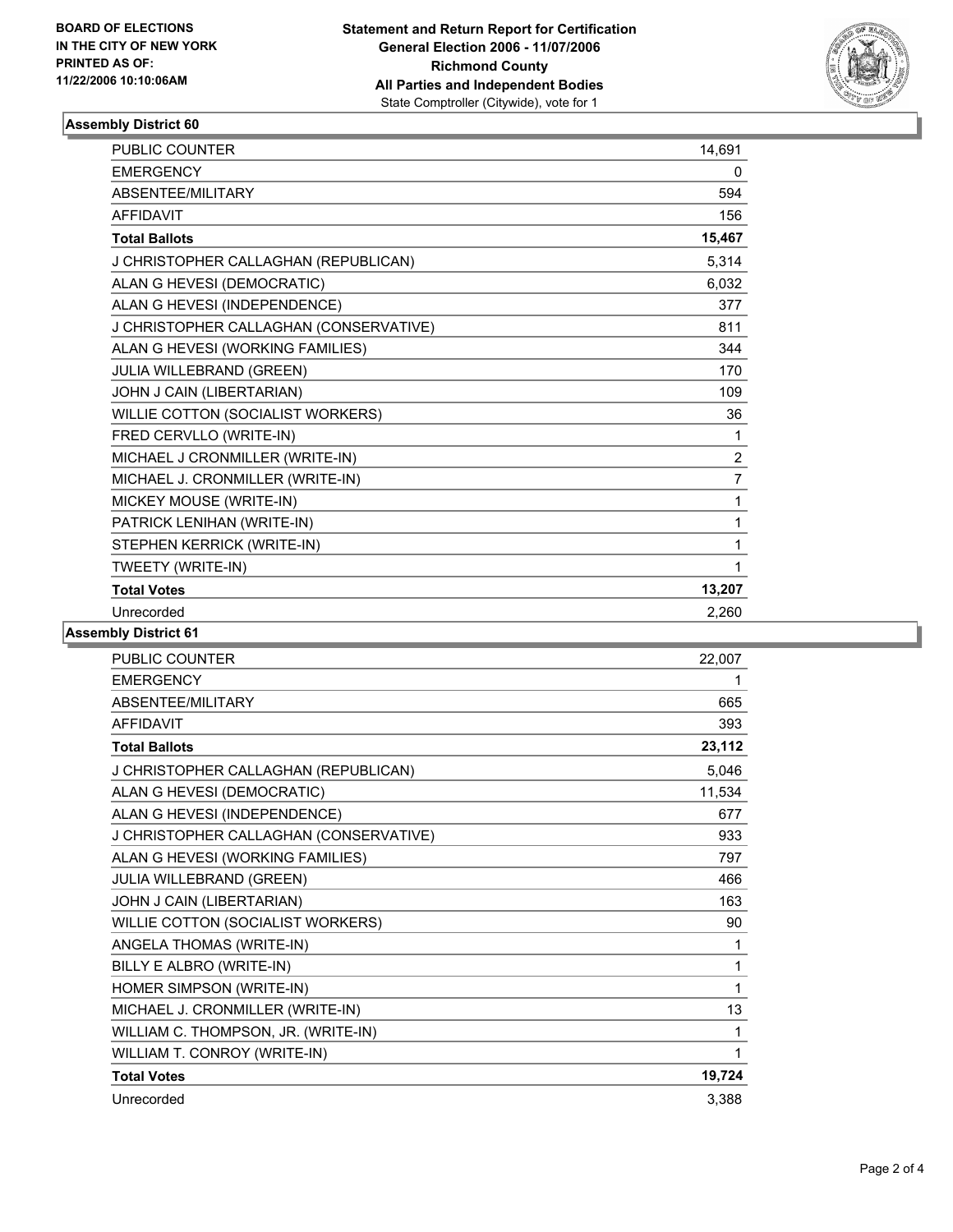

#### **Assembly District 62**

| <b>PUBLIC COUNTER</b>                  | 24.245         |  |
|----------------------------------------|----------------|--|
| <b>EMERGENCY</b>                       | 64             |  |
| ABSENTEE/MILITARY                      | 738            |  |
| <b>AFFIDAVIT</b>                       | 266            |  |
| <b>Total Ballots</b>                   | 25,336         |  |
| J CHRISTOPHER CALLAGHAN (REPUBLICAN)   | 10,159         |  |
| ALAN G HEVESI (DEMOCRATIC)             | 9.061          |  |
| ALAN G HEVESI (INDEPENDENCE)           | 689            |  |
| J CHRISTOPHER CALLAGHAN (CONSERVATIVE) | 1,422          |  |
| ALAN G HEVESI (WORKING FAMILIES)       | 486            |  |
| JULIA WILLEBRAND (GREEN)               | 269            |  |
| JOHN J CAIN (LIBERTARIAN)              | 152            |  |
| WILLIE COTTON (SOCIALIST WORKERS)      | 41             |  |
| KATHLEEN GORMAN (WRITE-IN)             | 1              |  |
| LEO ROLLER (WRITE-IN)                  | 1              |  |
| MARK GREEN (WRITE-IN)                  | 1              |  |
| MICHAEL J. CRONMILLER (WRITE-IN)       | 11             |  |
| MICHAEL ZAMBARDA (WRITE-IN)            | 1              |  |
| ROBERT MINOGUE (WRITE-IN)              | 1              |  |
| STEPHEN PICHLER (WRITE-IN)             | $\overline{2}$ |  |
| THOMAS CHAPPELL (WRITE-IN)             | 1              |  |
| <b>Total Votes</b>                     | 22,298         |  |
| Unrecorded                             | 3,038          |  |

### **Assembly District 63**

| <b>PUBLIC COUNTER</b>                  | 20,753      |
|----------------------------------------|-------------|
| <b>EMERGENCY</b>                       | 7           |
| ABSENTEE/MILITARY                      | 672         |
| <b>AFFIDAVIT</b>                       | 249         |
| <b>Total Ballots</b>                   | 21,712      |
| J CHRISTOPHER CALLAGHAN (REPUBLICAN)   | 6,356       |
| ALAN G HEVESI (DEMOCRATIC)             | 10,243      |
| ALAN G HEVESI (INDEPENDENCE)           | 542         |
| J CHRISTOPHER CALLAGHAN (CONSERVATIVE) | 860         |
| ALAN G HEVESI (WORKING FAMILIES)       | 482         |
| <b>JULIA WILLEBRAND (GREEN)</b>        | 262         |
| JOHN J CAIN (LIBERTARIAN)              | 119         |
| WILLIE COTTON (SOCIALIST WORKERS)      | 50          |
| MARIO CRESCENZO, JR. (WRITE-IN)        | 1           |
| MICHAEL J. CRONMILLER (WRITE-IN)       | $\mathsf 3$ |
| WILLIAM THOMPSON (WRITE-IN)            |             |
| <b>Total Votes</b>                     | 18,919      |
| Unrecorded                             | 2,793       |